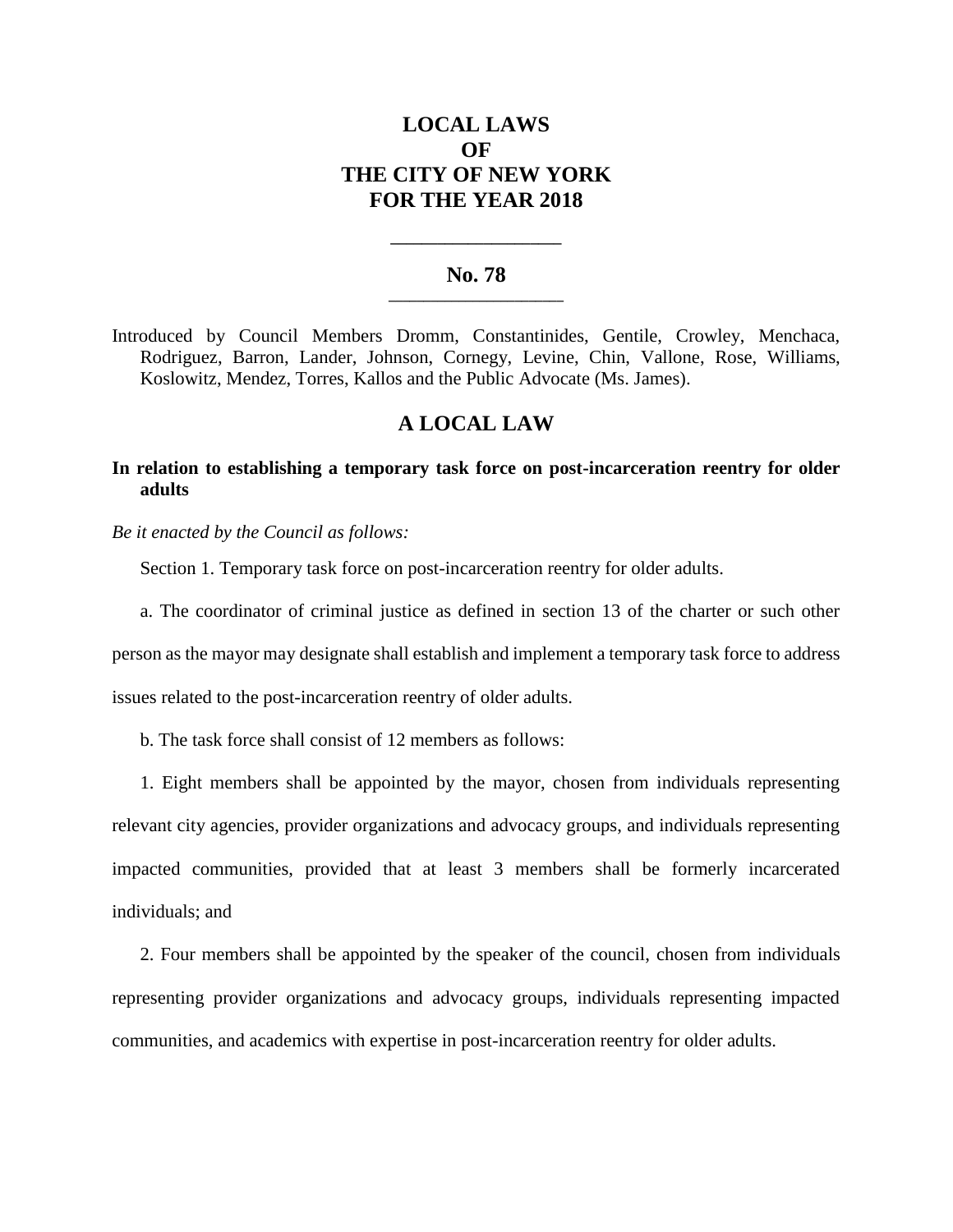3. In addition to these 12 members, the coordinator of criminal justice as defined in section 13 of the charter or such other person as may be designated by the mayor shall invite the state to designate a representative to be a member of the task force.

c. Membership on the task force shall not constitute the holding of a public office, and members of the task force shall not be required to take or file oaths of office before serving on the task force. All members of the task force shall serve without compensation.

d. The task force shall meet at least 4 times per year.

e. The task force shall issue recommendations to the coordinator of criminal justice as defined in section 13 of the charter or such other person as the mayor may designate and the coordinator or such other person shall issue an initial report to the mayor and council no later than 12 months after the final member of the task force is appointed. Such report shall, to the extent practicable, include but not be limited to the following information regarding the reentry of older adults from state prisons and local jails:

1. An analysis of the root causes of incarceration for older adults, and proposals to reduce the rates of incarceration for older adults.

2. An analysis of re-entry services for older adults, including but not limited to: (i) the unique health needs of older adults, (ii) the costs and benefits of re-entry services for older adults, including benefits associated with reducing recidivism, (iii) how the city can work with the state department of corrections and community supervision to seek the proper provision of reentry services, (iv) the types of re-entry services available, including but not limited to affordable and/or supportive housing, mental health and substance abuse treatment, and employment assistance, and (v) the gaps in current reentry services.